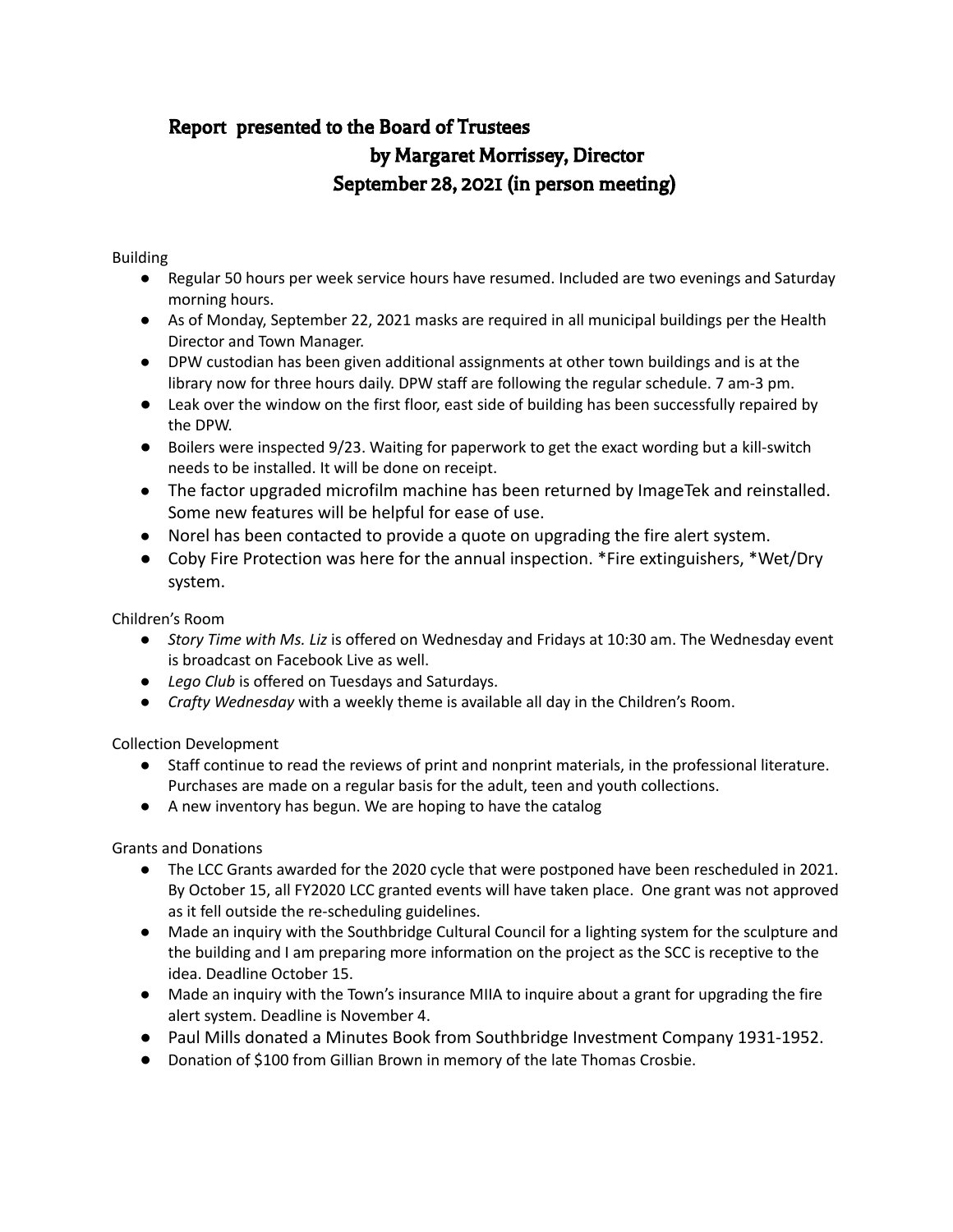Literacy Volunteer Services of Central MA

● The Executive Director position has been filled by Emily Farrell. An event is planned to bid farewell to Holly Christo on Thursday, October 14<sup>th</sup>.

# Outreach

- Letter of support written for WCAC outlining the in kind offerings of the library for their clients.
- Attended the annual meeting of the Central MA Library Advocates at Charlton Public Library on 9/23.
- Attended the area library directors meeting at the Leicester Public Library and received a tour of the recently renovated building, on 9/24
- The Hanover Theatre have offered an opportunity to host Clara, the character from The Nutcracker. She will visit JEL in costume, on Saturday October 16 and read from the story, dance a little from the ballet and answer questions. The Hanover is providing this cameo appearance without charge. To increase the potential attendance, I would like to request that the Board of Trustees fund four tickets for a family to win at the event. The cost would be \$210.

#### Programs

- Performances (funded by the LCC 2020 grant cycle) that were postponed in 2020 due to the pandemic, have until October 15th to be presented. All eligible grants have been rescheduled.
- The first in person exhibit was offered in September a tribute to the life work of Jean Murphy. It coincided with a memorial service at the Ruth Wells Center for the Arts.
- Crocodile River Music performed to a delighted audience on 9/16. On this occasion, they had a dancer/percussionist who had the audience on their feet learning some of the dance moves.
- On Thursday, September 23<sup>rd</sup>, Flamenco Boston gave another outstanding performance. The event was recorded by SCTV and broadcast on Facebook Live. There were twelve people in attendance.
- Greg Maichack presented a pastel workshop on Monday 9/20. Eleven people participated in the class.
- Anna Smith, Interim Recycling Coordinator presented a program on Composting Monday 9/27. Three people attended.

#### Reference

● Director is staffing the service and providing research to questions submitted by telephone, email and on Southbridge interest groups on Facebook.

#### Safety

- Police Officers were at JEL on staff arriving to work, talking to two people sleeping in the portico at the north entrance. Another day the same two people were on the floor, sleeping. Staff has become aware of some thefts of books. Another patron who is frequently inebriated comes into the library, sometimes even a few times a day.
- Police Dept. will be contacted as this seems to be escalating, to resume the regular walk-throughs which have not happened, in a while.